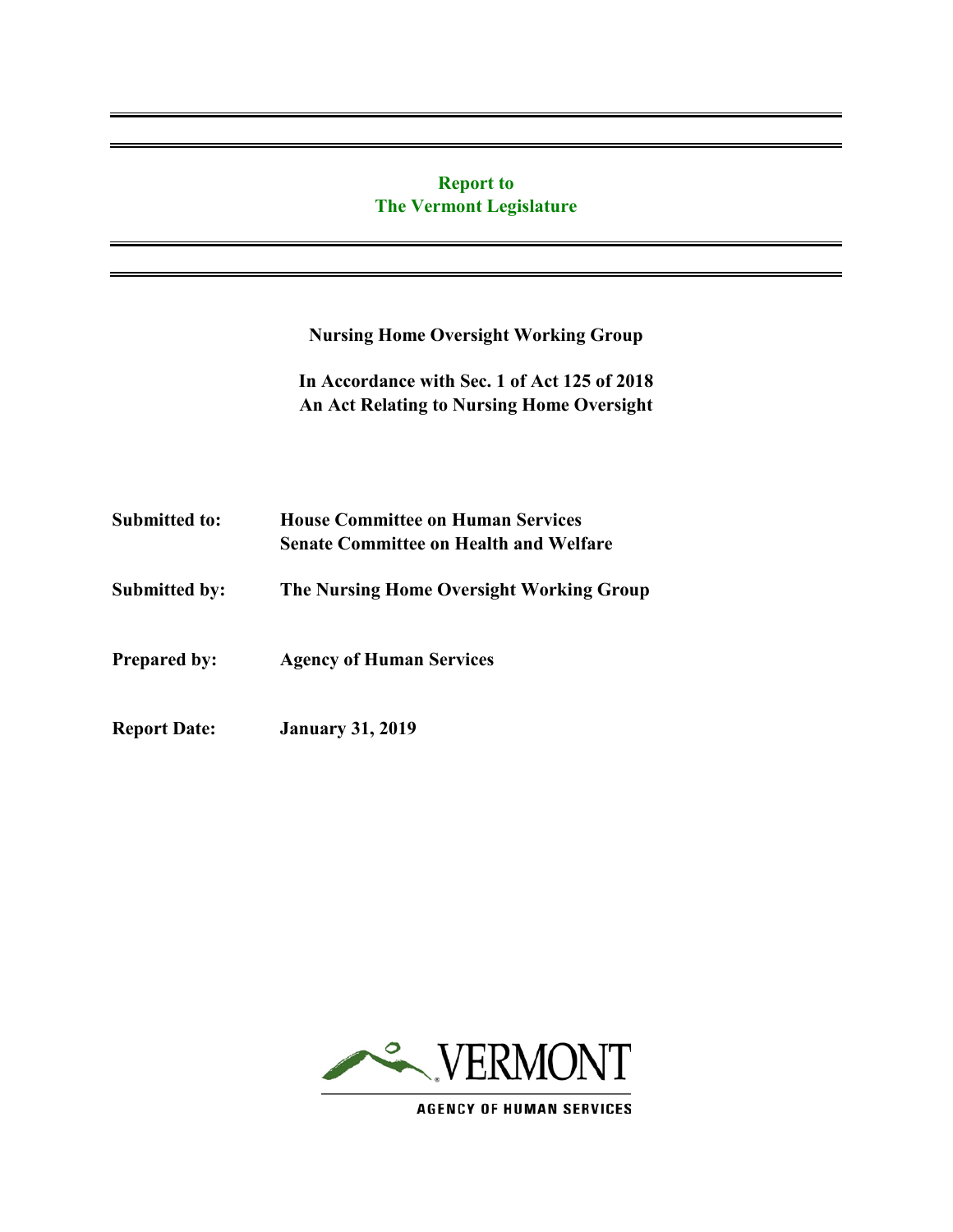# TABLE OF CONTENTS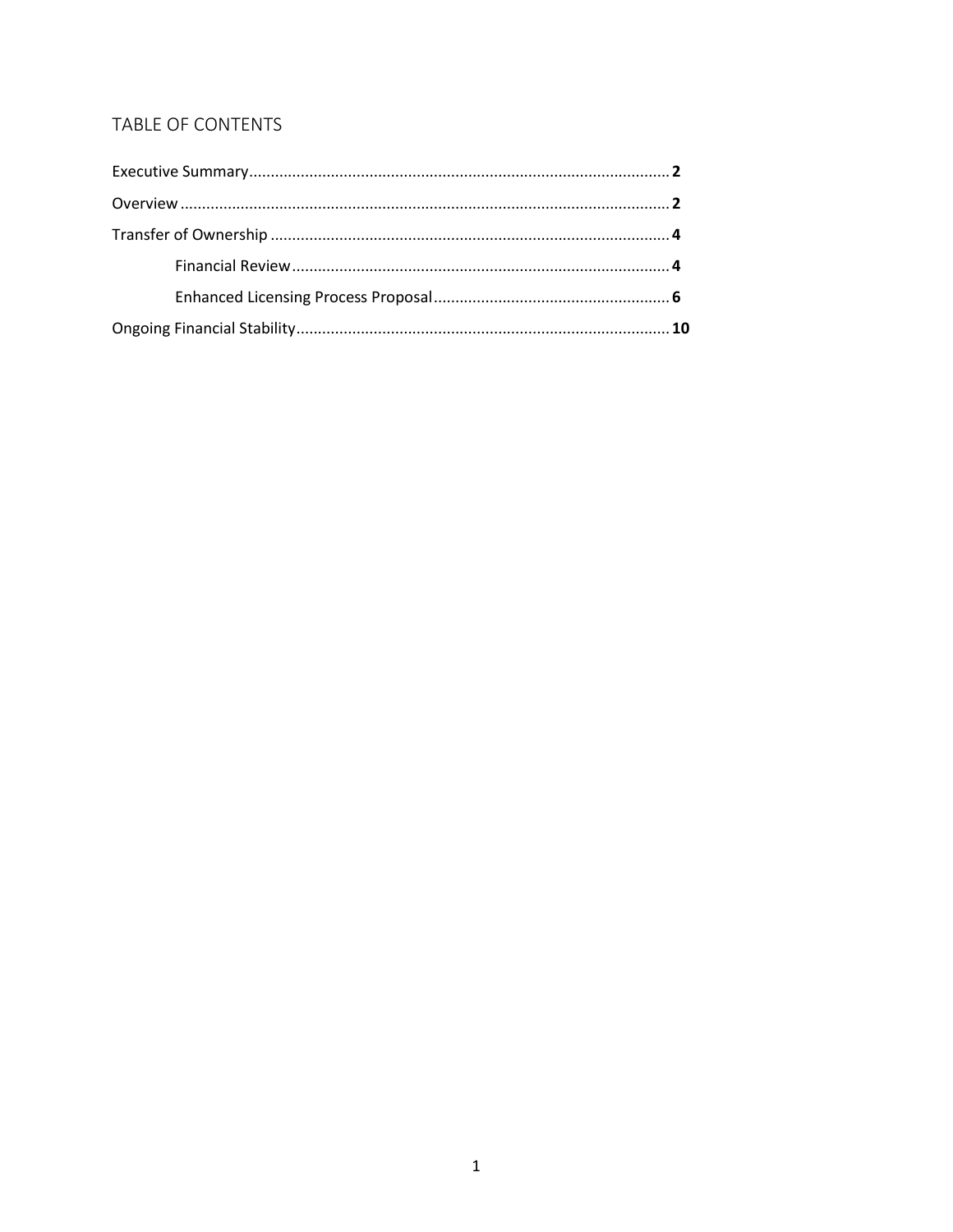#### Executive Summary

In summary, the nursing home working group make the following observations and conclusions:

- **Transfer or Ownership.** The working group agreed that there should not be a Certificate of Need process for the transfer of ownership of nursing homes. However, the working group does believe there should be an Enhanced Licensing Process that includes a financial review of transfer of ownerships housed at the Agency of Human Services.
- **Ongoing Financial Stability.** The Division of Rate Setting (DRS) is in receipt of financial information from Nursing Homes as part of setting the Medicaid reimbursement rates. The available financial, quality, and resident experience information can be reviewed together to identify potential signals of financial distress. The working group did not find there to be any reason to change where the financial and quality monitoring currently lives today.
- **Rates**. After review of the various items within the Division of Rate Setting rules, the working group recommends that the occupancy limit be lowered to 85%.

#### Overview

 $\overline{\phantom{a}}$ 

Act 125 of 2018 established a nursing home oversight working group to "examine the oversight of nursing homes in Vermont, including financial stability and licensing criteria, in order to ensure the provision of high-quality services and a safe and stable environment for nursing home residents."

The group met 9 times from July until January. The agendas, materials, and minutes for each of the meetings can be found on the Department of Disabilities, Aging and Independent Living's website.<sup>[1](#page-2-0)</sup> Membership, as prescribed in Act 125, was as follows:

| Facilitator                             | Candace Morgan       |  |
|-----------------------------------------|----------------------|--|
| Commissioner of DAIL or designee        | Monica Hutt          |  |
| Director of DLP or designee             | Pam Cota             |  |
| Director of Division of Rate Setting or | Lindsay Gillette     |  |
| designee                                |                      |  |
| VT Attorney General or designee         | Steve Monde          |  |
| State LTC Ombudsman or designee         | Sean Londergan       |  |
| Rep: VT Health Care Association         | Laura Pelosi         |  |
| Member: DAIL Advisory Board             | Diane Novak          |  |
| Nursing Home Owner/Administrator        | <b>Judy Morton</b>   |  |
| Staff                                   | <b>Stuart Schurr</b> |  |
| Staff                                   | Liz Perreault        |  |
| Staff                                   | Camille George       |  |

<span id="page-2-0"></span><sup>1</sup> <https://dail.vermont.gov/resources/legislative/nursing-home-oversight-working-group>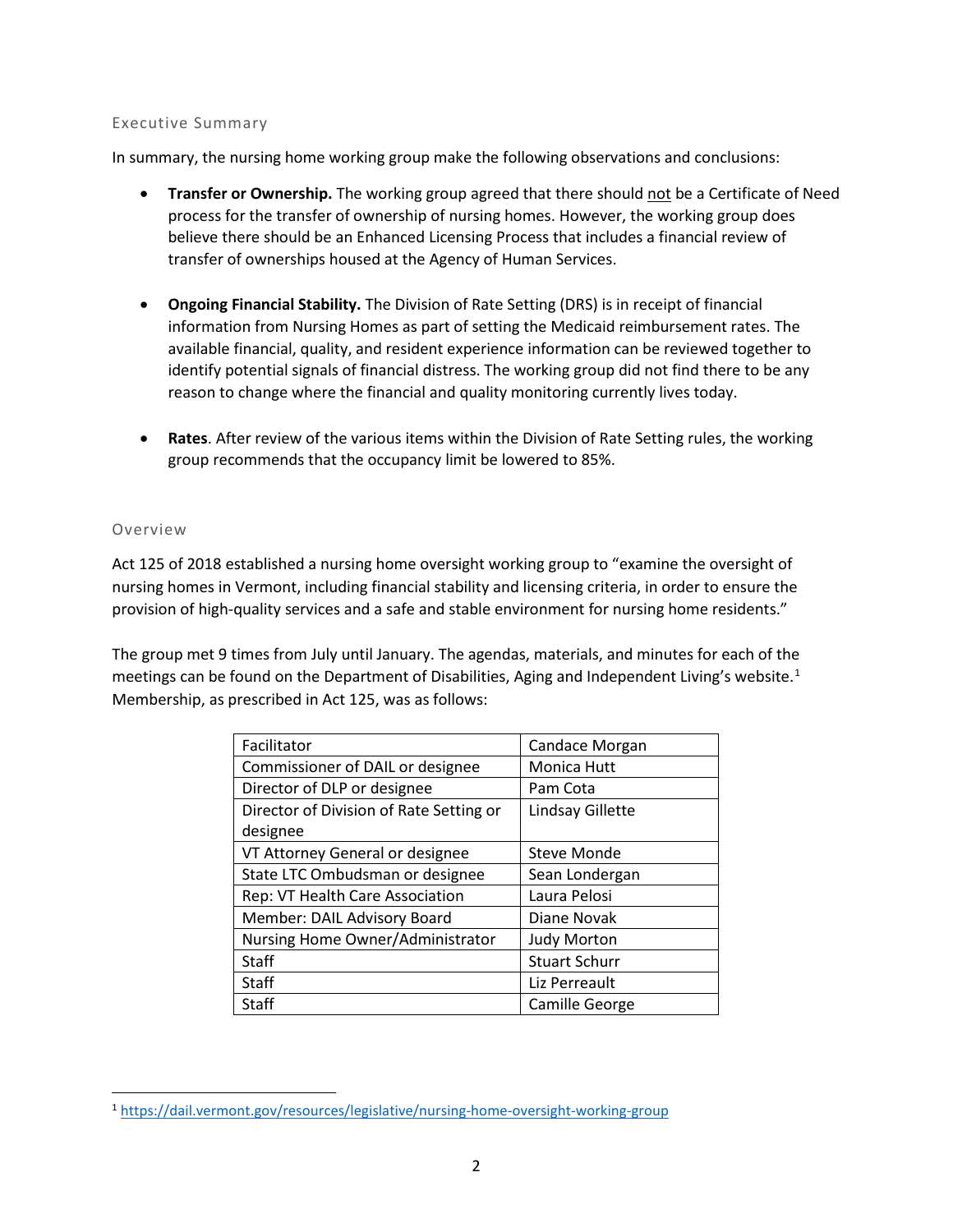Act 125 outlined six specific areas for the working group to address in this report. The six areas are outlined below, but for purposes of organizing the report, we'll discuss the recommendations for: 1) Transfer of Ownership; 2) Ongoing Financial Stability; and 3) Rates.

- 1) Identify procedures to monitor nursing homes' ongoing financial stability and to provide for early identification of nursing homes in financial distress, including:
	- (A) reviewing the types of frequency of the financial data currently reported by nursing homes, including data reported pursuant to statutes, rules, and procedures, as well as to whom the data are reported and how the recipient uses the information; and
	- (B) developing a process for addressing circumstances in which nursing homes are determined to be in financial distress;
- 2) Determine whether and what types of additional financial data may be necessary to evaluate nursing homes' ongoing financial stability, including cost data related to real estate lease agreements with related or other parties resulting from the separation of the entity owning the real estate from the entity operating the facility;
- 3) Review, in consultation with the Green Mountain Care Board, the criteria that the Board considers in its review of applications for transfers of nursing home ownership and determine how those criteria should be addressed in the future, by whom, and as part of what process;
- 4) Determine the appropriate regulatory entity or entities and the resources needed to monitor the quality of care and financial stability of nursing homes on an ongoing basis;
- 5) Review current nursing home application and licensure requirements and identify any necessary changes, including any changes that are needed to ensure that:
	- (A) for the transfer of ownership of a nursing home, the purchaser has obtained the necessary financing for the transaction prior to the issuance of a license;
	- (B) appropriate and objective criminal background, abuse registry, regulatory, and quality information are considered prior to issuance of initial and renewal licenses; and
	- (C) appropriate information is disclosed through the application process to enable the identification of the ownership, controlling, and management interests in both the real estate and operations components of the nursing home; and
- 6) Review the Division of Rate Setting's rules regarding Medicaid reimbursements to nursing homes, including whether current reimbursement amounts support ongoing financial stability and whether a 90 percent occupancy level requirement continues to be necessary and appropriate.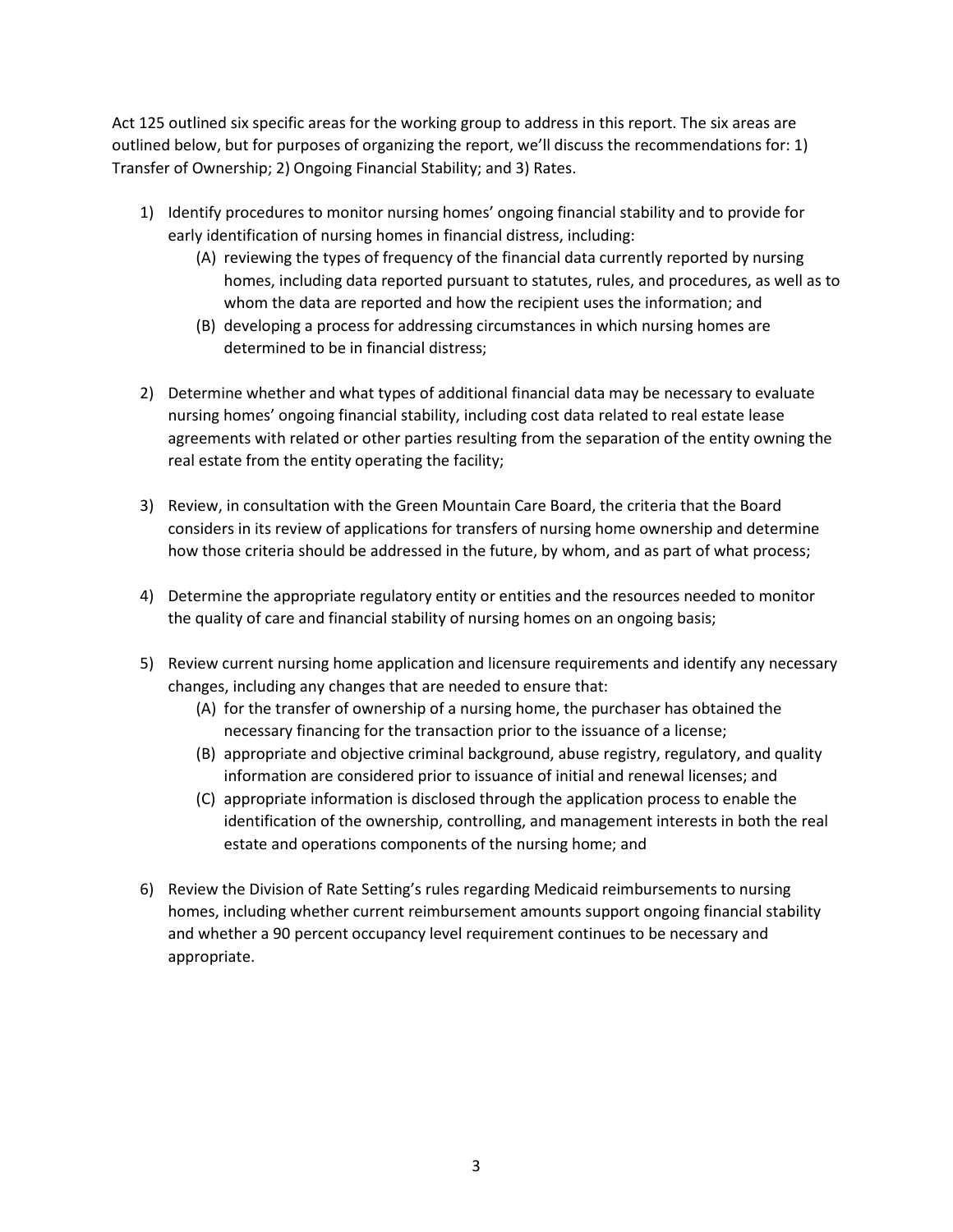#### Transfer of Ownership

In addition to establishing the Nursing Home Oversight Working Group, Act 125 repealed the certificate of need process for the transfer of ownership for nursing homes. 18 V.S.A. § 9434. In its place, the Agency of Human Services (AHS) was directed to establish an interim process to "accept and review applications for transfers of ownership of nursing homes in lieu of the certificate of need process." Specifically, the Secretary of AHS must examine the potential buyer's "financial and administrative capacity to purchase and operate the nursing home in a manner that will provide high-quality services and a safe and stable environment for nursing home residents." Sec. 3 of Act 125 of 2018.

To implement this interim process, AHS developed the Interim Agency of Human Services Process to Assess Transfer of Nursing Home Ownership (Interim Process).<sup>[2](#page-4-0)</sup> To date, AHS has received four transfer applications which addressed transfers for 6 nursing homes.

The Interim Process served as a starting point for the Working Group to make long-term recommendations on requirements for a permanent Transfer of Ownership Process. Based on feedback from internal regulators, the Green Mountain Care Board (GMCB), external stakeholders, and the industry, we as a group agreed that there should not be a Certificate of Need process for the transfer of ownership of nursing homes. However, we do believe there should be an Enhanced Licensing Process that includes a financial review of transfers of ownership housed at the Agency of Human Services.

# *Transfer of Ownership – Financial Review*

 $\overline{\phantom{a}}$ 

The work group proposes that there should be a process that provides the state an opportunity to examine the financial background of a proposed purchaser of a Vermont nursing home, specifically to evaluate that the purchaser has obtained the necessary financing for the transaction prior to the issuance of a license. The department or division that performs this financial review will need to develop clear objective standards or criteria by which to determine whether from a financial stability perspective a prospective purchaser of a Vermont nursing home is capable of providing "a safe and stable environment for nursing home residents." Act 125 § 3(a)(1). To complete that evaluation, the Working Group identified pieces of information that it recommends to evaluate the financial strength of the applicant(s) in addition to assessing that financing has been secured. This process for financial review will work hand-in-hand with the Enhanced Licensing Process (ELP; discussed on page 6) and assist the Division of Licensing and Protection in the approval or denial of a license application.

Based on our work as a group, we would recommend that a Transfer of Ownership-Financial Review Committee be established to review the Transfer of Ownership of Nursing Homes. More specifically, recommendations from the working group include:

- The Review Committee would be housed within the Department of Vermont Health Access (DVHA)
- It would be supported by the Division of Rate Setting; beginning January 6, 2019, the Division of Rate Setting will be a part of DVHA

<span id="page-4-0"></span><sup>2</sup> <http://humanservices.vermont.gov/interim-ahs-process-to-assess-transfer-of-nursing-home-ownership.pdf>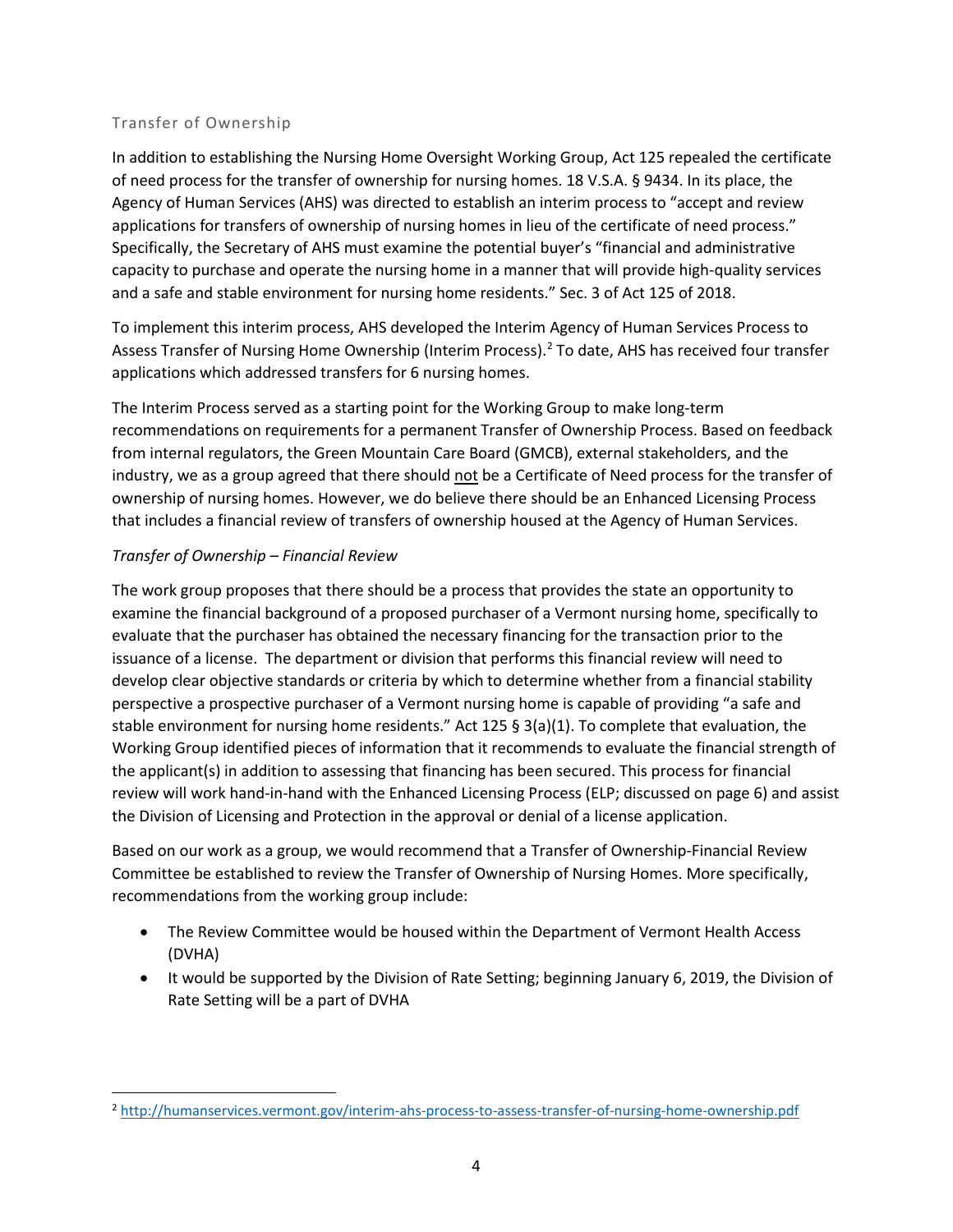- A complete application for Transfer of Ownership Financial Review, would include the following (materials must clearly identify if there are any exemptions from pubic record disclosure):
	- a. Letter of intent/commitment for financing from financing entity (ability to purchase)
		- i. This would not include the documentation required by a financial institution to make their financing decision
	- b. Description of transaction
		- i. Copy of purchase and sale agreement
		- ii. Organization chart of the proposed ownership structure. Applicant shall provide:
			- 1. Documentation that outlines all purchasing and selling entities
			- 2. Documentation that outlines the purchase/sale agreement(s) including corresponding prices
		- iii. Table of Sources and Uses
			- 1. Table shall identify all transactional costs and types of funds to be used
	- c. Evidence of ability to provide adequate cash flow to operate
	- d. Documentation that applicant is in good standing with all taxing authorities (including other states)
		- i. The Good Standing verification shall come from applicable taxing authorities
	- e. Most recent year-end audited financial statements or internal financial statements for all nursing homes owned by the applicant (individually, as a group, or as part of a separate group) with a 5% or more ownership interest. The full set of audited financial statements must be submitted, including notes.
		- i. If audited statements are unavailable, internal financial statements may be submitted instead. These documents shall include profit and loss statements and balance sheets on all entities where applicant has 5% or more controlling interest
	- f. If the applicant is planning to utilize the services of a management group or company, provide the name(s) of the management group or individual
		- i. Applicant shall also provide all financial documentation related to the management agreement
	- g. If the applicant is planning to utilize companies, corporations or groups, related to or already affiliated with the potential buyers for any contracted services in the facility (for example: skilled therapy, dietary, housekeeping, etc.), provide the name(s) of the affiliated group or individual and identify the relation and correlating ownership interest.

The Working Group also recommends that the Transfer of Ownership-Financial Review Committee also conduct a court record review to include a review of court records in states where the purchaser's other healthcare or senior housing entities that are located and/or states where the owners operate other facilities. The purpose of the court record search is to identify whether there are legal actions against any of the businesses or principals to include, but not limited to bankruptcy, receivership actions, contempt of court, and vendor payment issues. The court record review will be conducted by legal resources within DVHA. The results of this search will be included in the recommendation to Division of Licensing and Protection.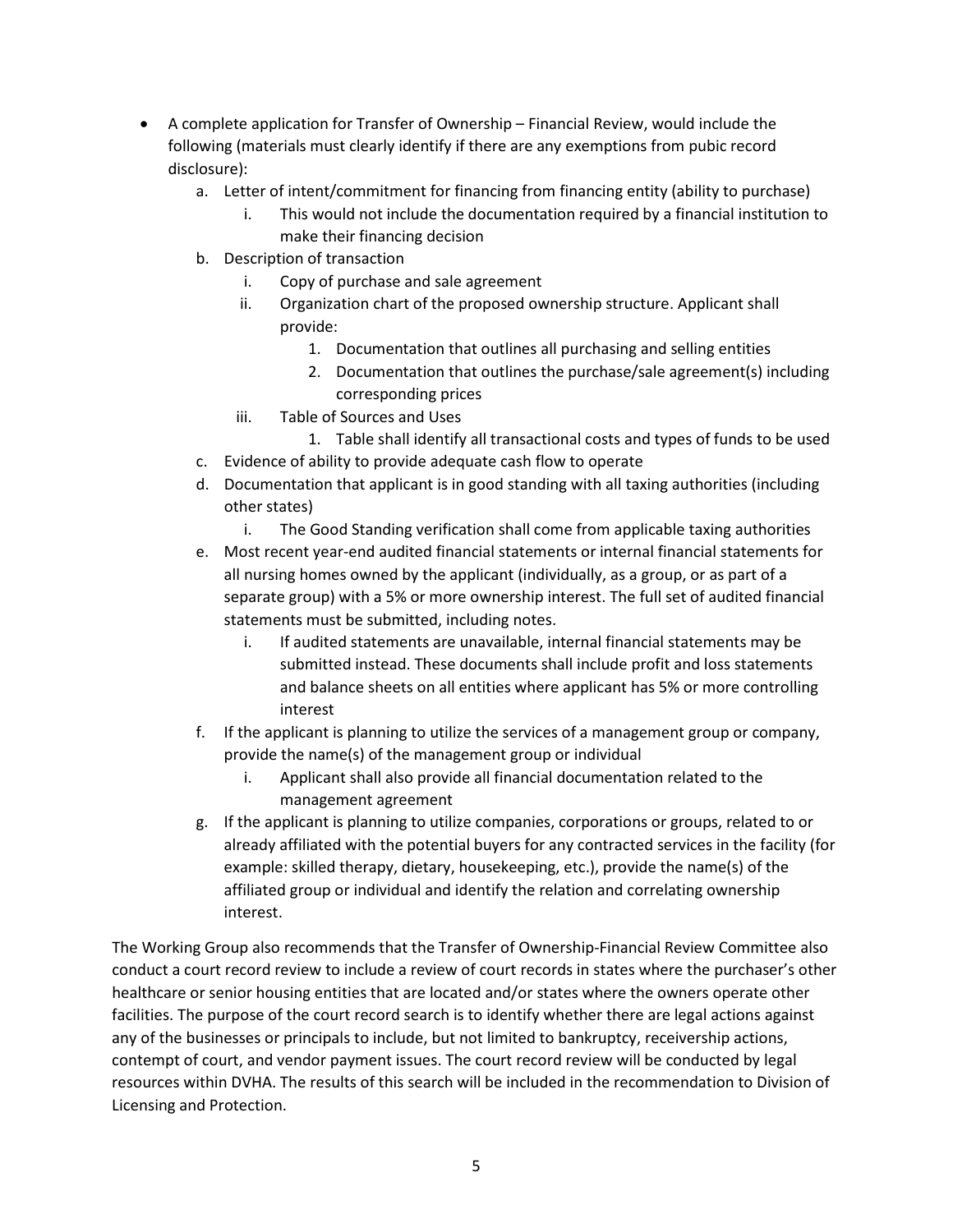The materials requested above and review process would be submitted and completed at the same time and as part of the process outlined in the Enhanced Licensing Process (ELP). The ELP asks for the purchasers to submit the materials at least ninety (90) days in advance of the proposed sale. Financial documents as outlined above shall be submitted to DVHA. DHVA will issue a written recommendation to the Division of Licensing and Protection (DLP), which will be a factor to be considered by DLP when granting a new license to a purchaser.

Within thirty (30) days of DVHA's receipt of an application for Transfer of Ownership-Financial Review, the DVHA Commissioner or designee shall determine whether the application is complete. If further materials are submitted or corrections need to be made to any of the application materials, the licensing agency will have thirty (30) days from the receipt of the revised information to review for completeness. Once a licensing application is considered complete, the licensing agency has sixty (60) days to complete the remainder of the process.

The thirty (30) day period for review may include a required meeting with DVHA staff as part of the meeting with DLP to review the application and respond to any questions or concerns.

Within sixty (60) days after an application for Transfer of Ownership-Financial Review is deemed complete, the DVHA Commissioner or designee shall issue a written notice of decision approving or denying the application. The written notice of decision will include enumerated findings of fact and conclusions of the DVHA Commissioner or designee.

## *Enhanced Licensing Process Proposal (ELP) for Changes in Ownership of Nursing Homes*

The Enhanced Licensing Process (ELP) for Changes in Ownership is designed to provide a deeper examination of factors that may influence quality outcomes to residents at the time of a change in ownership of a licensed nursing home. It is also designed to provide independent monitoring by a qualified professional of the operation of the nursing home after the sale, should that be recommended by the licensing agency. The process includes an examination of the qualifications and compliance history of the purchasers, in addition to a review of other pertinent information that may provide insight on the purchasers' ability to run a high-quality nursing home. The process includes an onsite survey prior to the purchase, conducted by nurse surveyors, to evaluate the health and safety of residents and the current operation of the facility, which will assist to develop a monitoring plan that the licensing agency will oversee. This will ensure that the licensing agency can require specific monitoring to ensure the health and safety of the residents after the sale. The ELP will only be utilized at the time of change of ownership and will not be utilized upon regular re-licensing of nursing homes.

#### *Process:*

- 1. Purchasers' will be required to submit a licensing application and all materials required below at least ninety (90) days in advance of the proposed sale, directly to the licensing agency.
- 2. A complete application for a change in ownership will include the following (materials must clearly identify if there are any exemptions from public record disclosure):
	- a. Completed (revised) licensing application and accompanying forms. *\*pending development of revised licensing application*
	- b. Curricula vitae from relevant principals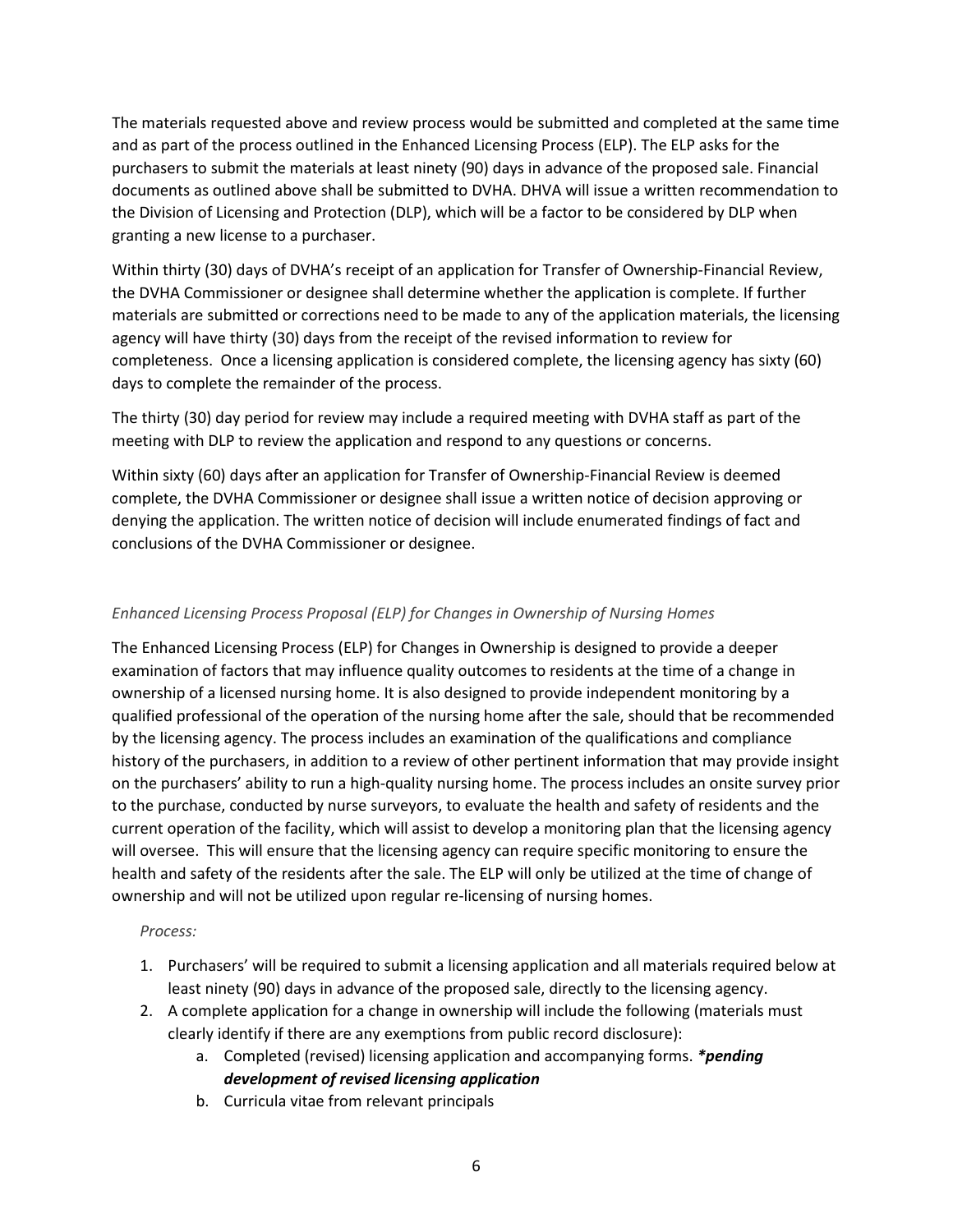- c. Organizational chart of the proposed ownership structure
- d. Administrator, Director of Nursing, and Medical Director information
- e. For each nursing home owned by the applicant (individually, as a group, or as part of a separate group) with a 5% or more ownership interest:
	- i. The names and locations of each nursing home, including city/town and state;
	- ii. The CMS star rating at the time of purchase, for 3 most recent years (if ownership is less than 3 years, provide from time of sale to current day);
	- iii. Copies of recertification surveys or compliant investigations (including Health and Life Safety Code) – Provide copies of recertification surveys or complaint investigations resulting in actual enforcement action by CMS and/or the State Licensing entity, including any enforcement letters, during the most recent three years of ownership. Also include any letters indicating pending enforcement actions that have not yet been imposed.
	- iv. Identify whether any nursing home has been designated by CMS and/or applicable State Licensing entity as a "Special Focus Facility" during the period of ownership and provide an explanation for each.
	- v. Identify whether any nursing home has been decertified by CMS (voluntarily or involuntarily) during the period of ownership and provide an explanation for each.
	- vi. Identify whether any of the nursing homes have had their State license revoked or suspended and provide an explanation for each.
- f. Identify whether any of the potential buyers (individually, as a group, or as part of a separate group) is, or has ever been, prohibited from purchasing or operating a Long-Term Care facility in any state.
- g. Identify if any of the potential buyers (individually, as a group, or as part of a separate group) is under investigation for Medicaid or Medicare Fraud, or prohibited from participating in Medicare or Medicaid, in any state, at the time of application.
- h. Identify if the potential buyers are planning to utilize the services of a management group or company. If so, provide the name(s) of the management group or individual (this does not include the Licensed Nursing Home Administrator who will be named on the license).
- i. Identify if the potential buyers are planning to utilize companies, corporations or groups, related to or already affiliated with the potential buyers, to provide any contracted services in the facility (for example: skilled therapy, dietary, housekeeping, etc.). If so, provide the name(s) of the related entities and identify the relation and correlating ownership interest.
- j. National criminal background and abuse registry checks on all principals.
- k. Evidence of approval of the application for Transfer of Ownership-Financial Review by the DVHA Commissioner or designee including a court record review.
- 3. The licensing application will be reviewed for completeness within thirty (30) days of receipt. If further materials are submitted or corrections need to be made to any of the application materials, the licensing agency will have thirty (30) days from the receipt of the revised information to review for completeness. Once a licensing application is considered complete, the licensing agency has sixty (60) days to complete the remainder of the process.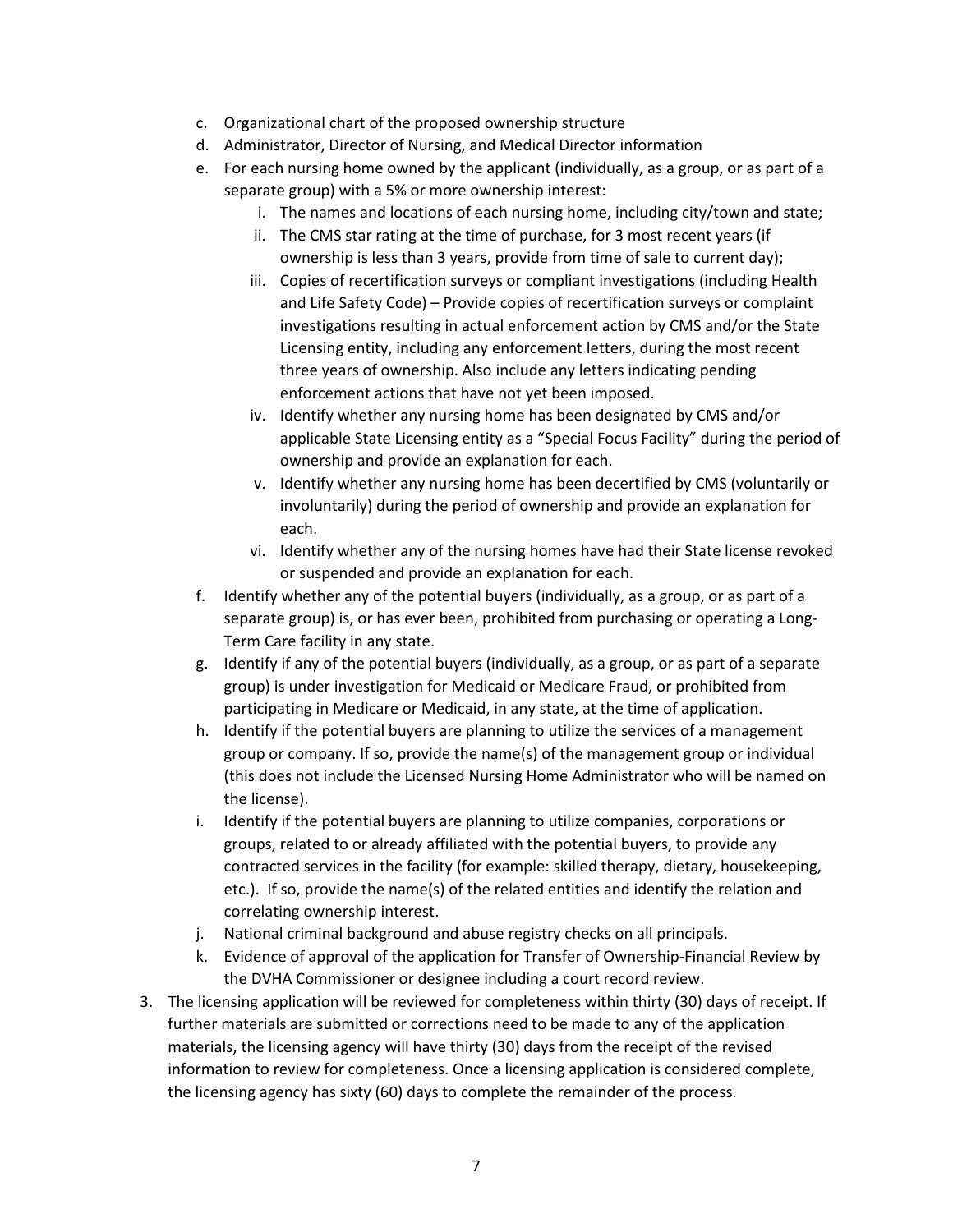- 4. Concurrently, the licensing agency will be soliciting information and/or comments from the Vermont Long Term Care Ombudsman and from the licensing entities in other states where the purchasers operate (if applicable). The licensing agency may request additional information from the purchasers at any time during the process and may review any publicly available information regarding the purchasers and/or other facilities they operate. Any delay in the receipt of additional requested information will extend the licensing agency's time-frames for process completion.
- 5. Once the licensing application is deemed complete, the licensing agency may require a face-toface meeting with all principals at the licensing agency office, which may also include members of the Transfer of Ownership-Financial Review team within DVHA.
- 6. An onsite survey will be conducted at the facility by the licensing agency within sixty (60) days of the submission of a complete licensing application to assess the compliance of the nursing home.
- 7. The results of that survey will provide the licensing agency with information about the condition of the physical building, the care and services systems needing improvement and the ability of the nursing home to provide high-quality care. Based on the results and the information collected during the application review process, the licensing agency will either determine that no independent monitoring is needed or will mandate the use of an independent, qualified consultant.
	- a. The independent consultant, if applicable, will be mandated through the use of a clinical consent order, which shall address the number of hours per week the consultant shall be required to be in the building. *\*pending development of a consent order template.*  The clinical consent order will require the purchaser(s) to hire an independent, qualified consultant to monitor the home's performance after the ownership transition for a period of months after the change occurs.
	- b. Criteria taken into consideration for the clinical consent order.
		- i. Onsite survey results;
		- ii. Application material review results;
		- iii. Results from the Transfer of Ownership-Financial Review;
		- iv. Information from LTC ombudsman;
		- v. Information from other State Survey Agencies.
- 8. The review process will proceed as follows:
	- a. Once the above steps have been successfully completed, including signing the clinical consent order, if applicable, the licensing agency will issue a notice of decision.
	- b. If the transfer of ownership is not approved, the notice of decision will state the reasons.
	- c. If the transfer of ownership is approved, the purchasers will complete the purchase of the nursing home and will send evidence of the completed purchase to the licensing agency. Thereafter, the licensing agency will issue the license to operate.
- 9. The purchasers shall be available to meet in-person with the licensing agency for a period of at least one year after the sale to discuss any concerns raised by the licensing agency.
- 10. Notwithstanding any statute or rule to the contrary, a final decision of the licensing agency to approve or deny the transfer of ownership, or to require the purchaser(s) to hire an independent, qualified consultant to monitor the home's performance after the transfer of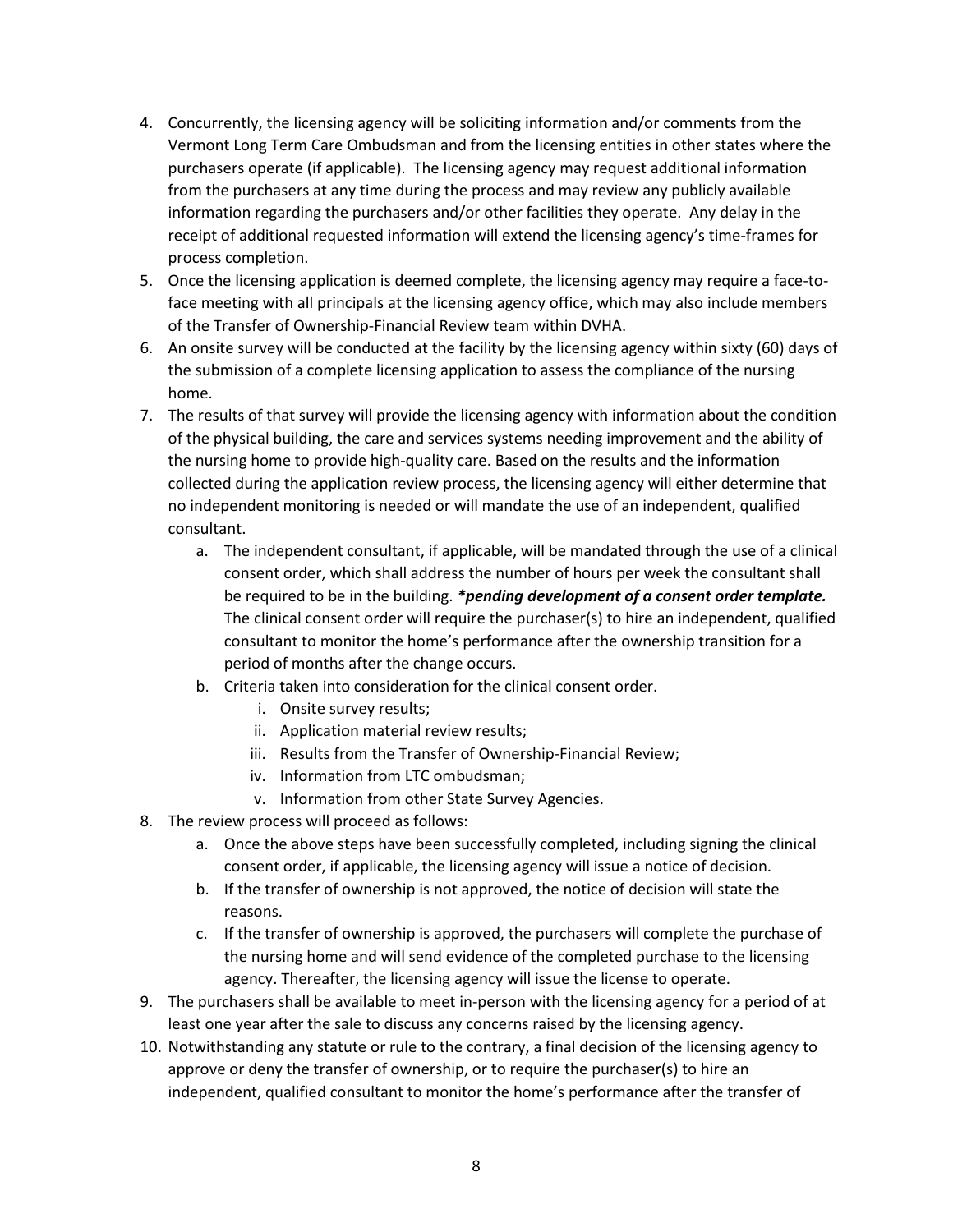ownership, is not subject to review by the Human Services Board, pursuant to 3 V.S.A. § 3091. Rather, an applicant or purchaser who is aggrieved by the decision of the licensing agency on a licensing application for transfer of ownership may appeal the decision to the Vermont Superior Court in accordance with the provisions of Vermont Rule of Civil Procedure 75. The complaint shall be filed within thirty (30) days after the date of the licensing agency's written decision.

*If the ELP and the financial review of the transfer of ownership are adopted, there may be necessary statutory and or regulatory changes to be considered. The following list includes those changes that we have considered to-date. It may not be a comprehensive list as more required changes may be identified as the process is adopted.* 

#### *Statutory changes to be considered (still in development):*

- 1. Fee collection for the transfer process, if there is going to be a fee charged.
- 2. Whether 33 V.S.A. § 7105 adequately addresses the licensing agency's authority to establish the above process or whether additional language is needed to address the unique requirements imposed upon purchasers involved in a transfer of ownership.
- 3. Whether amendments to 33 V.S.A. §§ 7110 and/or 7111 are needed to address the content of notices for violations of the established process, including the terms of the clinical consent order, as well as the grounds for the imposition of sanctions and the nature of those sanctions.
- 4. Whether additional enabling legislation is needed in 33 V.S.A. § 7117 to expand the scope of the existing Nursing Home Regulations, or whether the current statutory language is sufficiently broad.
- 5. Whether statutory change is needed to require national background checks.

#### *Regulatory changes to be considered (still in development):*

- 1. The current Regulations will need to be amended to include definitions of "transfer of ownership," "consultant," "clinical consent order," etc.
- 2. Licensing Processes will need to be revised to include the change of ownership process and requirements. (see Section 2)
- 3. A Regulation will be needed regarding sanctions for failure to follow the consent order.
- 4. Any statutory and regulatory changes that would be needed to give DVHA the authority to provide the financial review and recommendation to DLP.

#### *Resources*

The body of work related to approving transfer of ownership for nursing homes was formerly housed at the Green Mountain Care Board (GMCB). GMCB had access to staff and contracted support for analysis of any applications for transfers of ownerships. When the process moved, on an interim basis, to AHS, no staffing resources accompanied the shift in workload. The interim AHS review process has taken a significant amount of days/hours away from the regulation of health care facilities. The work DAIL/DLP is doing to implement the AHS interim review process during the development of a final process (to replace the Green Mountain Care Board's CON review) needs to be balanced with DLP's mission to protect individuals receiving care in Vermont health care facilities and by Vermont health care providers.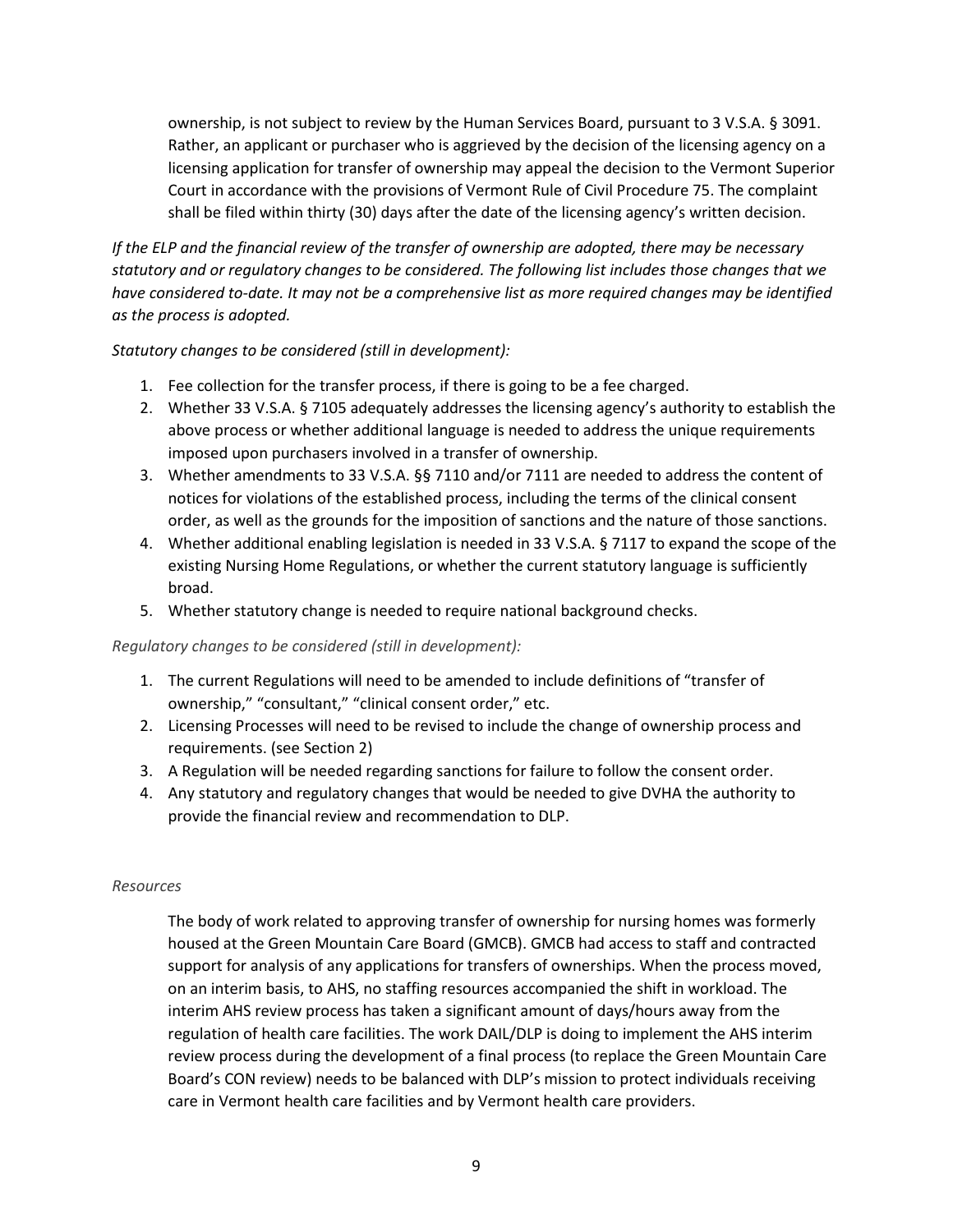The statutory and regulatory changes required will require a significant amount of legal resources. The research for and development of a consent order template, as well as the development and implementation of the specific clinical consent orders will also require a significant amount of legal resources and a consideration should be made for more legal resources to be available to the licensing agency.

The Enhanced Licensing Process will bring with it a significantly increased work load and will require a new nurse position to be approved and funded in Survey and Certification. This process cannot be implemented using DLP's existing resources. This process will require a significant amount of licensing agency staff time for each transfer and to monitor the ongoing work of any consultant required by the licensing agency to ensure quality during a transfer process. It is reasonable to consider that enhanced quality and regulatory work on a state level may require more nurse surveyor and management resources to be available in the licensing agency at all times. If no additional resources are allotted and the licensing agency is required to absorb this work, it will result in less protection of residents/patients/clients of the 300+ Vermont health care providers DLP regulates. A rough estimate on costs for that, based on the average step and pay grade (step 10, PG25) would be \$132,000 for Salary and Fringe.

In the event that the financial review of transfers of nursing home ownership are assigned to DVHA, DVHA will need to more comprehensively evaluate the resources required to fulfill this regulatory function. Currently, DVHA's key responsibilities include enrolling members, paying providers for services, and investing in efforts that promote health. Additional resources (such as contractor support) would be required in order to ensure DVHA had access to the appropriate subject matter expertise to evaluate complex financial and legal documentation. Additional resources will also be needed to perform the necessary legal reviews, particularly to support the added costs of conducting nationwide court record searches.

## Ongoing Financial Stability

# *Appropriate Regulatory Entity and the Resources Needed to Monitor the Quality of Care and Financial Stability of Nursing Homes on an Ongoing Basis*

The Division of Rate Setting (DRS) is in receipt of financial information from Nursing Homes as part of setting the Medicaid reimbursement rates. To set the Medicaid rate, each provider submits an annual Medicaid cost report. The Medicaid cost report is due five months after the close of each providers' fiscal year. The cost report includes filing audited financial statements and the most recently filed Medicare Cost Report. The Division performs a preliminary check that the cost report filing is complete, and will note if there is a "going concern" on the audited financial statements. DRS also receives monthly census information from the nursing homes. The census data is used to monitor occupancy at each nursing facility. Adverse swings in occupancy levels may indicate that a nursing facility is having financial or quality issues.

DVHA also maintains an updated list of provider tax payments and CMS receives payroll-based journals. The list of that information is provided below.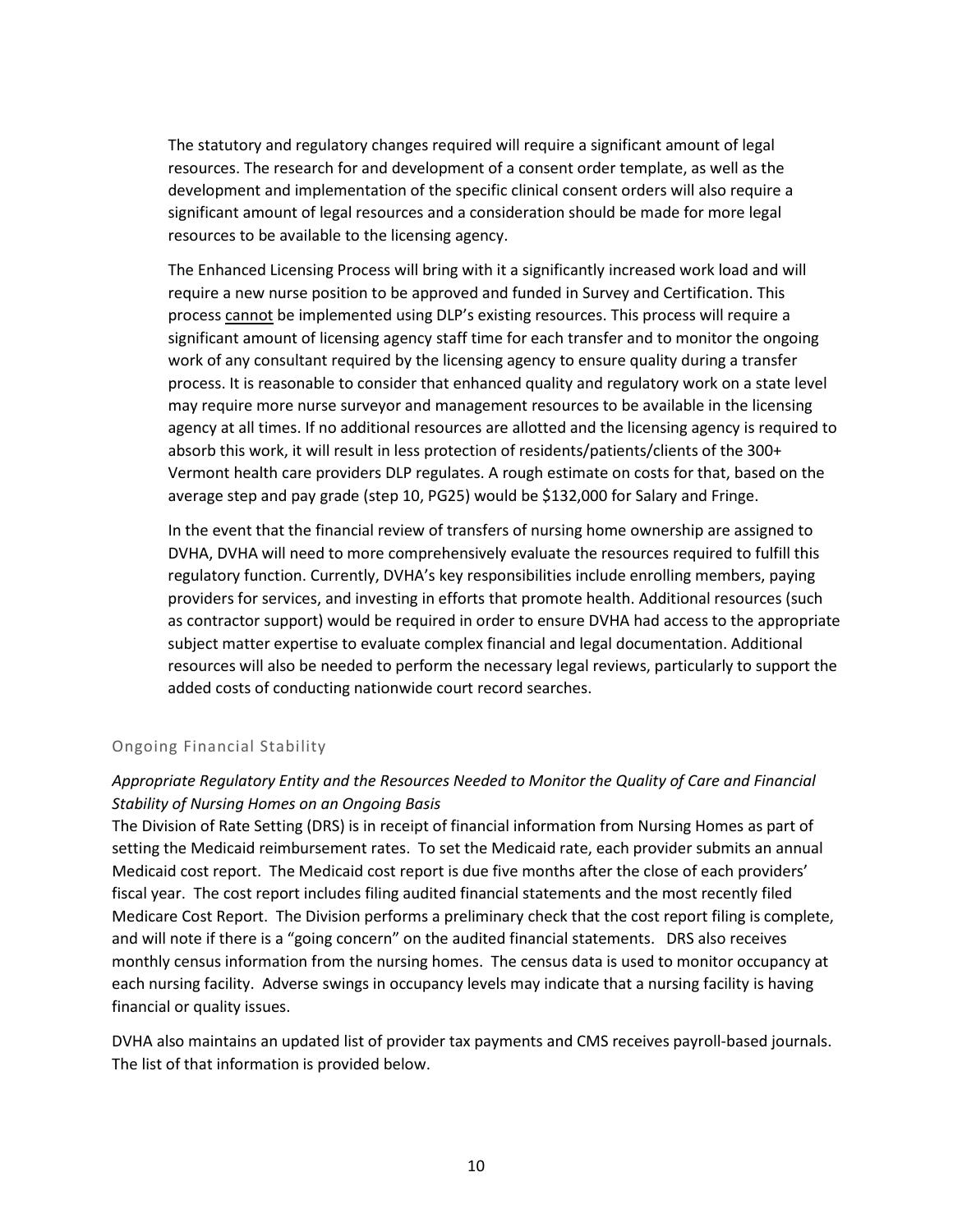Quality of Care for nursing homes is monitored by the Division of Licensing and Protection, Survey and Certification Unit in DAIL. The nurse surveyors regularly visit all the state's nursing homes for survey visits and respond, additionally, to any complaints that they might receive.

Finally, the State Long Term Care Ombudsman, with regional representation across the state is directly available to the residents, staff and family members of nursing home residents to respond to concerns and to filter complains and quality of care or financial issues to the state.

The available financial, quality, and resident experience information can be reviewed together to identify potential signals of financial distress. The Working Group did not find there to be any reason to change where the financial and quality monitoring currently lives today.

# *Procedures to Monitor Nursing Homes Ongoing Financial Stability and to Provide for Early Identification of Nursing Homes in Financial Distress*

There is a large quantity of data that is submitted to various parts of the Agency of Human Services. The table below captures the information that is submitted and how it is used. Other than an updated licensing application that would include indicators about a change in business structure for operations and property, the Working Group is not recommending any additional information be submitted to the state.

| <b>Submitted To</b>         | What                                          | <b>How Often</b> | Why                                                                                                                                         | <b>How Used</b>                                                                                                                             |
|-----------------------------|-----------------------------------------------|------------------|---------------------------------------------------------------------------------------------------------------------------------------------|---------------------------------------------------------------------------------------------------------------------------------------------|
| Division of Rate<br>Setting | <b>Medicaid Cost</b><br>Reports               | Annually         | To set the<br>Medicaid<br>reimbursement<br>rate                                                                                             | As a tool to<br>categorize nursing<br>facilities costs and<br>to determine<br>which costs are<br>eligible for<br>Medicaid<br>reimbursement. |
| Division of Rate<br>Setting | Medicare Cost<br>Reports                      | Annually         | This is filed as part<br>of the Medicaid<br>cost report. This<br>is information<br>that helps with<br>setting the<br>reimbursement<br>rate. | As a tool to help<br>identify allowable<br>costs for Medicaid<br>reimbursement.                                                             |
| Division of Rate<br>Setting | <b>Audited Financial</b><br><b>Statements</b> | Annually         | This is filed as part<br>of the Medicaid<br>cost report. This<br>is information<br>that helps with<br>setting the<br>reimbursement<br>rate. | As a tool to help<br>identify allowable<br>costs for Medicaid<br>reimbursement.                                                             |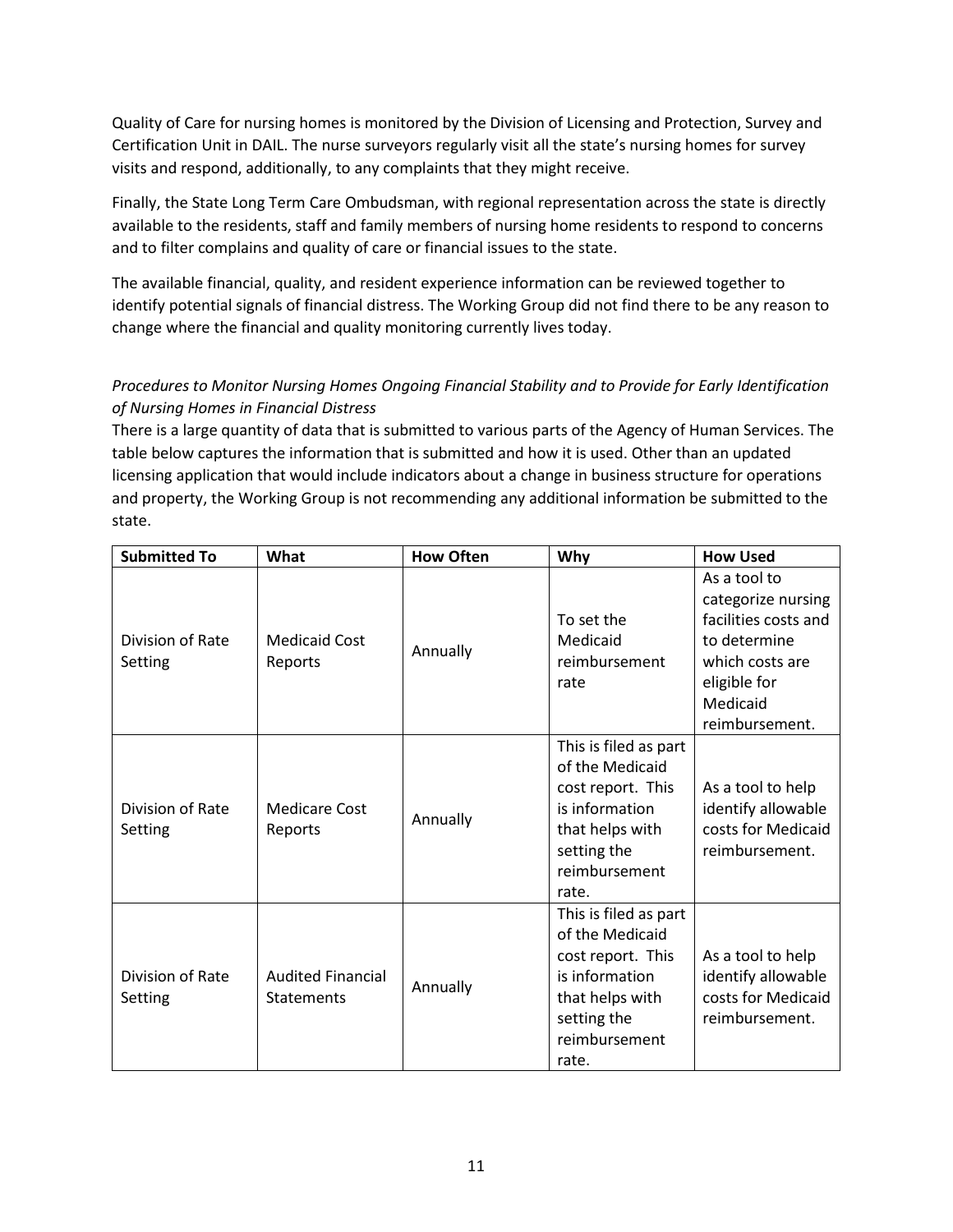| Division of Rate<br>Setting | Census<br>Information    | Monthly | Population<br>numbers can<br>reveal how a<br>facility is<br>operating | Discussed at DAIL<br>and DRS' monthly<br>meeting |
|-----------------------------|--------------------------|---------|-----------------------------------------------------------------------|--------------------------------------------------|
| <b>CMS</b>                  | Payroll Based<br>Journal |         |                                                                       |                                                  |
| <b>DVHA</b>                 | Provider Tax<br>Reports  |         |                                                                       |                                                  |

## **a. Processes for addressing circumstances in which nursing homes are determined to be in financial distress**

After much discussion, the committee agrees that the current Extraordinary Financial Relief (EFR) process is sufficient to address circumstances of financial distress for a nursing home. There have been less than five EFR requests over the last five years. EFR is only triggered when a nursing home is "in immediate danger of failure" and the facility applies to DRS for EFR. There are thirteen criteria that can be considered by DRS before making a recommendation to the Secretary of AHS:

- 1. The likelihood of the facility's closing without financial assistance;
- 2. The inability of the applicant to pay bona fide debts;
- 3. The potential availability of funds from related parties, parent corporations, or any other source;
- 4. The ability to borrow funds on reasonable terms;
- 5. The existence of payments or transfers for less than adequate consideration;
- 6. The extent to which the applicant's financial distress is beyond the applicant's control;
- 7. The extent to which the applicant can demonstrate that assistance would prevent, not merely postpone the closing of the facility;
- 8. The extent to which the applicant's financial distress has been caused by a related party or organization;
- 9. The quality of care provided at the facility;
- 10. The continuing need for the facility's beds;
- 11. The age and condition of the facility;

l

- 12. Other factors found by the Director to be material to the particular circumstances of the facility, and;
- 13. The ration of individuals receiving care in a nursing facility to individuals receiving care in a nursing facility to individuals receiving home- and community-based services in the county in which the facility is located.<sup>[3](#page-12-0)</sup>

As part of their role and authority, DRS can, at the behest of the AHS Secretary, request additional financial information from a nursing home to conduct a financial evaluation. 33. V.S.A. § 902(a).

<span id="page-12-0"></span><sup>3</sup> [http://humanservices.vermont.gov/departments/office-of-the-secretary/ahs-drs/nursing-homes/adopted-rule](http://humanservices.vermont.gov/departments/office-of-the-secretary/ahs-drs/nursing-homes/adopted-rule-effective-6march2015.pdf)[effective-6march2015.pdf](http://humanservices.vermont.gov/departments/office-of-the-secretary/ahs-drs/nursing-homes/adopted-rule-effective-6march2015.pdf)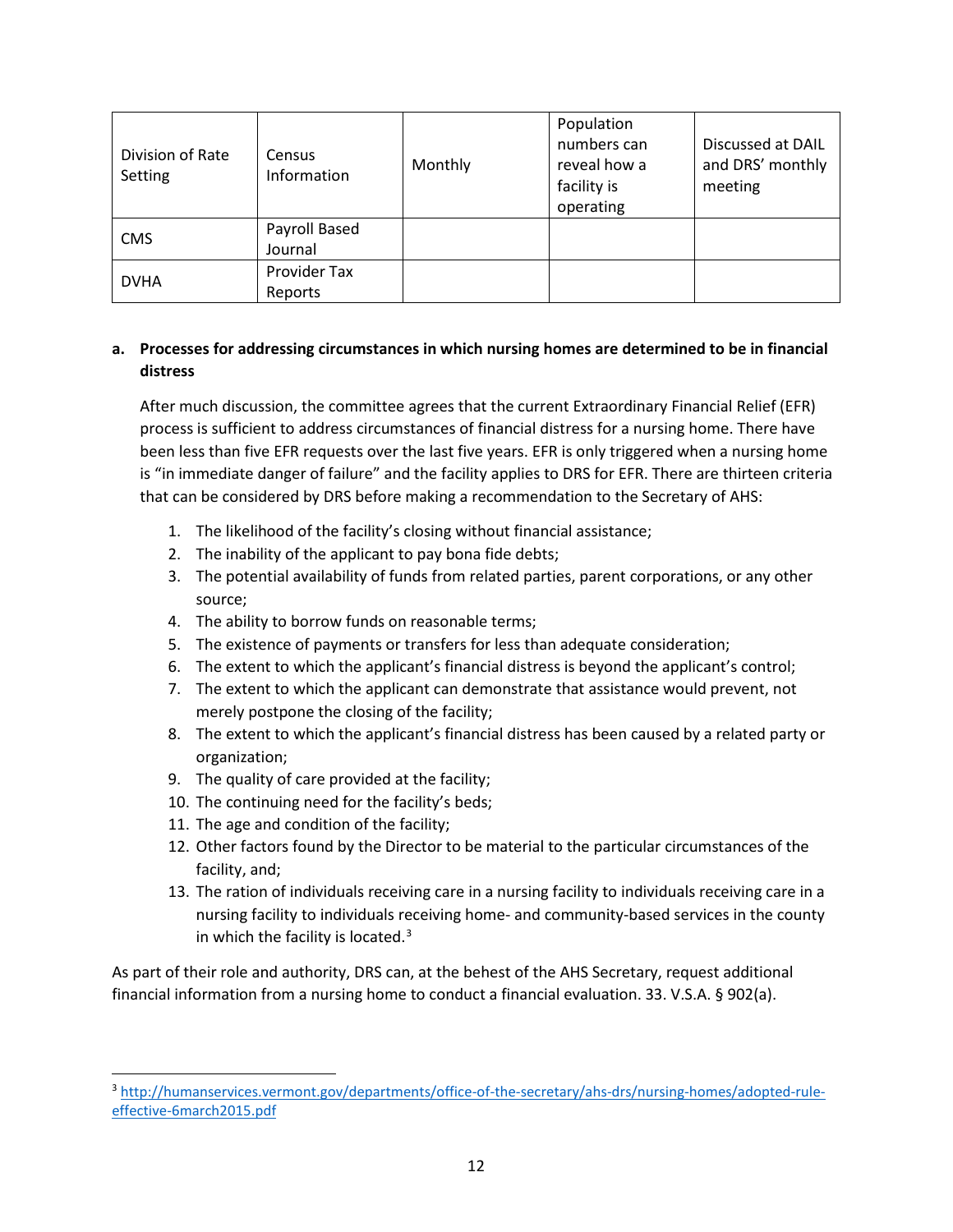# **b. What types of additional financial data may be necessary to evaluate ongoing financial stability including REIT arrangements**

In addition to the ongoing financial data, the Working Group is recommending that a loss in critical services should be considered a triggering event to report to Survey and Certification.

Rate Setting

# **1) Review DRS rules regarding Medicaid reimbursement and whether 90% occupancy level continues to be necessary and appropriate**

Act 85 of 2017 required the Commissioner of DAIL and Director of the Division of Rate Setting to undertake an analysis of the effectiveness and appropriateness of case-mix scores in reimbursing Vermont Nursing Facilities. The report that was submitted provides an overview of case-mix scores and options going forward.[4](#page-13-0) The Working Group concluded, consistent with the report on case-mix scores, that the State should focus on updating the occupancy rate to reflect current trends in the nursing home industry.

After review of the various items within the DRS rules, the committee recommends that the occupancy limit be lowered to 85%. Our preliminary analysis shows that this will be a cost to the state of \$2.2 million.

The 90% occupancy limit was initiated in the early 1990s in the DRS rules for nursing facility reimbursement. At that time, no facility had occupancy under 90%. The plan was to encourage occupancy over 90% so that facilities would be operated more economically by being full rather than having empty beds.

As occupancy has continued to decline year after year, based on the state's focus to offer choice and community-based care for individuals eligible for nursing home level of care, the providers are being penalized more and more by using a minimum 90% occupancy for the minimum number of resident days used to calculate the rate. This 90% occupancy limit continuously decreases reimbursement to the nursing homes as their occupancy levels drop.

In calendar 2005, there was an average of 3,107 residents in Vermont nursing homes. In the first nine months of calendar 2018, there was an average of 2,506 residents in Vermont nursing homes. This is a decrease of 601 residents per day in Vermont nursing homes. The most obvious reason for this decline is the Choices for Care initiatives that provide alternatives to nursing home use. This 19% decline in the total number of residents who make a Vermont nursing home their choice makes it difficult for most nursing homes to maintain occupancy above 90%.

506 Medicaid certified beds have been taken offline since 2005. Five nursing homes, with a combined total of 233 beds, have closed since July 1, 2005. The other 273 beds have been delicensed by nursing homes that continued their operations with fewer licensed beds. If these 506 beds were still online, the occupancy percentage would show a much steeper decline. The magnitude of the percentage decline in occupancy is concealed by the concurrent decline in licensed beds.

<span id="page-13-0"></span> $\overline{\phantom{a}}$ <sup>4</sup> <https://legislature.vermont.gov/assets/Legislative-Reports/NF-Case-Mix-Scores.pdf>